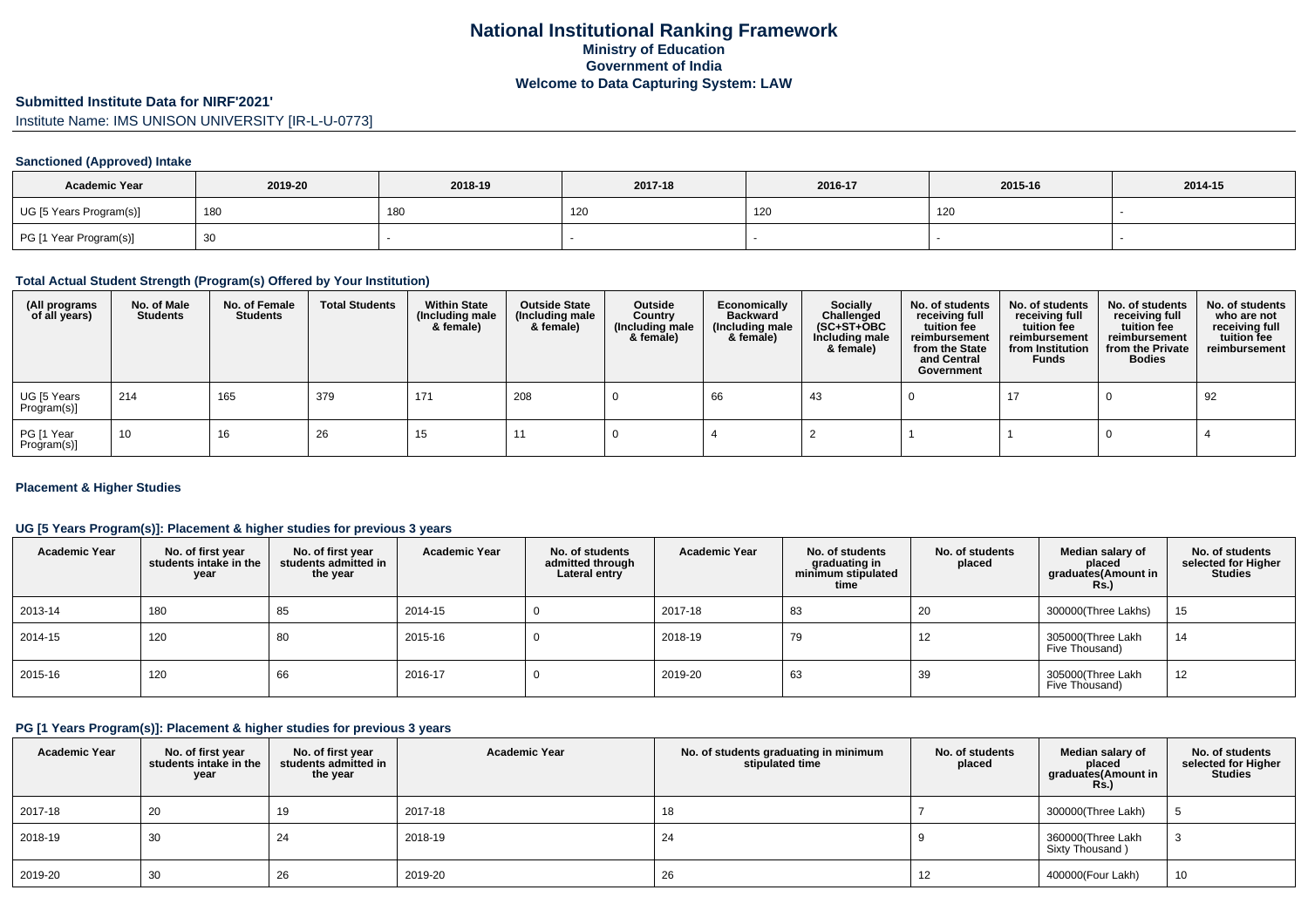#### **Ph.D Student Details**

| Ph.D (Student pursuing doctoral program till 2019-20 Students admitted in the academic year 2020-21 should not be entered here.) |         |                       |         |  |  |  |  |
|----------------------------------------------------------------------------------------------------------------------------------|---------|-----------------------|---------|--|--|--|--|
|                                                                                                                                  |         | <b>Total Students</b> |         |  |  |  |  |
| Full Time                                                                                                                        |         |                       |         |  |  |  |  |
| Part Time                                                                                                                        |         |                       |         |  |  |  |  |
| No. of Ph.D students graduated (including Integrated Ph.D)                                                                       |         |                       |         |  |  |  |  |
|                                                                                                                                  | 2019-20 | 2018-19               | 2017-18 |  |  |  |  |
| Full Time                                                                                                                        |         |                       |         |  |  |  |  |
| Part Time                                                                                                                        |         |                       |         |  |  |  |  |

# **Financial Resources: Utilised Amount for the Capital expenditure for previous 3 years**

| <b>Academic Year</b>                                                                                 | 2019-20                                                                 | 2018-19                                                               | 2017-18                                                             |  |  |  |  |  |  |
|------------------------------------------------------------------------------------------------------|-------------------------------------------------------------------------|-----------------------------------------------------------------------|---------------------------------------------------------------------|--|--|--|--|--|--|
|                                                                                                      | <b>Utilised Amount</b>                                                  | <b>Utilised Amount</b>                                                | <b>Utilised Amount</b>                                              |  |  |  |  |  |  |
| Annual Capital Expenditure on Academic Activities and Resources (excluding expenditure on buildings) |                                                                         |                                                                       |                                                                     |  |  |  |  |  |  |
| Library                                                                                              | 1062513 (Ten Lakh Sixty Two Thousand Five Hundred<br>Thirteen)          | 717078 (Seven Lakh Seventeen Thousand Seventy Eight)                  | 731652 (Seven Lakh Thirty One Thousand Six Hundred Fifty<br>Two )   |  |  |  |  |  |  |
| New Equipment for Laboratories                                                                       | 1385586 (Thirteen Lakh Eighty Five Thousand Five Hundred<br>Eighty Six) | 1342742 (Thirteen Lakh Forty Two Thousand Seven Hundred<br>Forty Two) | 291797 (Two Lakh Ninety One Thousand Seven Hundred<br>Ninety Seven) |  |  |  |  |  |  |
| Other expenditure on creation of Capital Assets (excluding<br>expenditure on Land and Building)      | 227246 (Two Lakh Twenty Seven Thousand Two Hundred<br>Forty Six)        | 85362 (Eighty Five Thousand Three Hundred Sixty Two)                  | 3589 (Three Thousand Five Hundred Eighty Nine)                      |  |  |  |  |  |  |

# **Financial Resources: Utilised Amount for the Operational expenditure for previous 3 years**

| <b>Academic Year</b>                                                                                                                                                                            | 2019-20                                                                               | 2018-19                                                                                 | 2017-18                                                                                |  |  |  |  |  |  |
|-------------------------------------------------------------------------------------------------------------------------------------------------------------------------------------------------|---------------------------------------------------------------------------------------|-----------------------------------------------------------------------------------------|----------------------------------------------------------------------------------------|--|--|--|--|--|--|
|                                                                                                                                                                                                 | <b>Utilised Amount</b>                                                                | <b>Utilised Amount</b>                                                                  | <b>Utilised Amount</b>                                                                 |  |  |  |  |  |  |
| <b>Annual Operational Expenditure</b>                                                                                                                                                           |                                                                                       |                                                                                         |                                                                                        |  |  |  |  |  |  |
| Salaries (Teaching and Non Teaching staff)                                                                                                                                                      | 35975315 (Three Crore Fifty Nine Lakh Seventy Five<br>Thousand Three Hundred Fifteen) | 16837117 (One Crore Sixty Eight Lakh Thirty Seven Thousand<br>One Hundred Seventeen )   | 15905800 (One Crore Fifty Nine Lakh Five Thousand Eight<br>Hundred)                    |  |  |  |  |  |  |
| Maintenance of Academic Infrastructure or consumables and<br>other running expenditures (excluding maintenance of hostels<br>and allied services, rent of the building, depreciation cost, etc) | 25919246 (Two Crore Fifty Nine Lakh Nineteen Thousand Two<br>Hundred Forty Six)       | 22379817 (Two Crore Twenty Three Lakh Seventy Nine<br>Thousand Eight Hundred Seventeen) | 18663938 (One Crore Eighty Six Lakh Sixty Three Thousand<br>Nine Hundred Thirty Eight) |  |  |  |  |  |  |
| Seminars/Conferences/Workshops                                                                                                                                                                  | 2566798 (Twenty Five Lakh Sixty Six Thousand Seven<br>Hundred Ninety Eight)           | 3161364 (Thirty One Lakh Sixty One Thousand Three Hundred<br>Sixty Four)                | 4105733 (Forty One Lakh Five Thousand Seven Hundred<br>Thirty Three)                   |  |  |  |  |  |  |

### **Sponsored Research Details**

| <b>Financial Year</b>                    | 2019-20 | 2018-19 | 2017-18 |
|------------------------------------------|---------|---------|---------|
| Total no. of Sponsored Projects          |         |         |         |
| Total no. of Funding Agencies            |         |         |         |
| Total Amount Received (Amount in Rupees) | 100000  |         |         |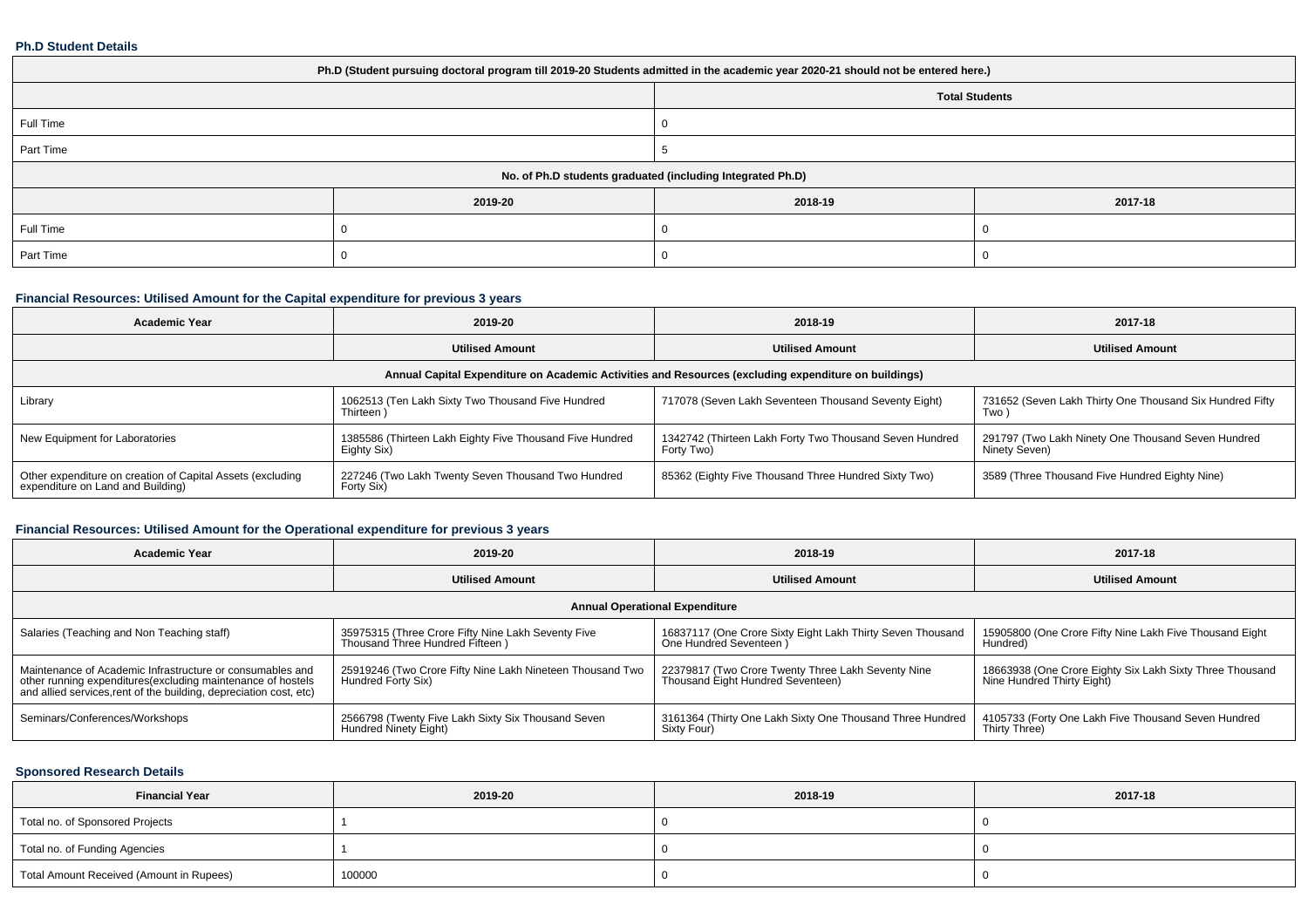| $101 - -1$<br>One Lakh<br>Amour'<br>hount Received in Words | Zero | Zero |
|-------------------------------------------------------------|------|------|
|-------------------------------------------------------------|------|------|

# **Consultancy Project Details**

| <b>Financial Year</b>                    | 2019-20 | 2018-19 | 2017-18 |
|------------------------------------------|---------|---------|---------|
| Total no. of Consultancy Projects        |         |         |         |
| Total no. of Client Organizations        |         |         |         |
| Total Amount Received (Amount in Rupees) |         |         |         |
| Amount Received in Words                 | Zero    | Zero    | Zero    |

# **PCS Facilities: Facilities of physically challenged students**

| 1. Do your institution buildings have Lifts/Ramps?                                                                                                        | Yes, more than 80% of the buildings |
|-----------------------------------------------------------------------------------------------------------------------------------------------------------|-------------------------------------|
| 2. Do your institution have provision for walking aids, includingwheelchairs and transportation from one building to another for<br>handicapped students? | Yes                                 |
| 3. Do your institution buildings have specially designed toilets for handicapped students?                                                                | Yes, more than 60% of the buildings |

# **Faculty Details**

| Srno           | Name                   | Age | Designation            | Gender | Qualification | <b>Experience (In</b><br>Months) | <b>Is Associated</b><br><b>Last Year</b> | <b>Currently</b><br>working with<br>institution? | <b>Joining Date</b> | <b>Leaving Date</b>      | <b>Association type</b> |
|----------------|------------------------|-----|------------------------|--------|---------------|----------------------------------|------------------------------------------|--------------------------------------------------|---------------------|--------------------------|-------------------------|
|                | Punam Kumari<br>Bhagat | 36  | Assistant<br>Professor | Female | <b>NET</b>    | 64                               | Yes                                      | Yes                                              | 01-02-2020          | $\sim$                   | Regular                 |
| $\overline{2}$ | Maryanka               | 25  | Assistant<br>Professor | Female | <b>NET</b>    | 17                               | Yes                                      | Yes                                              | 02-03-2020          | $\overline{\phantom{a}}$ | Regular                 |
| 3              | Harsh Kumar            | 28  | Assistant<br>Professor | Male   | <b>NET</b>    | 12                               | Yes                                      | Yes                                              | 16-03-2020          | $\sim$                   | Regular                 |
| $\overline{4}$ | Hardik Kailash<br>Daga | 27  | Assistant<br>Professor | Male   | <b>NET</b>    | 10                               | No                                       | Yes                                              | 04-08-2020          | $\sim$                   | Regular                 |
| 5              | Ayushi Bisht           | 28  | Assistant<br>Professor | Female | <b>NET</b>    | 12                               | No                                       | Yes                                              | 04-08-2020          | $\sim$                   | Regular                 |
| 6              | Kajal Choudhary        | 25  | Assistant<br>Professor | Female | <b>NET</b>    | 9                                | No                                       | Yes                                              | 04-08-2020          | $\sim$                   | Regular                 |
| $\overline{7}$ | Amit Singh             | 44  | Associate<br>Professor | Male   | <b>NET</b>    | 124                              | No                                       | Yes                                              | 18-01-2021          | $\sim$                   | Regular                 |
| 8              | Sarita                 | 27  | Assistant<br>Professor | Female | <b>NET</b>    | 21                               | No                                       | Yes                                              | 18-01-2021          | $\overline{\phantom{a}}$ | Regular                 |
| 9              | Arpit Jain             | 28  | Assistant<br>Professor | Male   | <b>NET</b>    | 24                               | Yes                                      | No                                               | 21-01-2019          | 18-12-2019               | Regular                 |
| 10             | Garima Trivedi         | 34  | Assistant<br>Professor | Female | <b>NET</b>    | 72                               | Yes                                      | Yes                                              | 20-07-2018          | $\sim$                   | Regular                 |
| 11             | Arnisha Ashraf         | 27  | Assistant<br>Professor | Female | <b>NET</b>    | 24                               | Yes                                      | Yes                                              | 21-08-2018          | $\sim$                   | Regular                 |
| 12             | Dr Shoaib<br>Mohammad  | 38  | Assistant<br>Professor | Male   | Ph.D          | 132                              | Yes                                      | Yes                                              | 15-08-2018          | $\overline{\phantom{a}}$ | Regular                 |